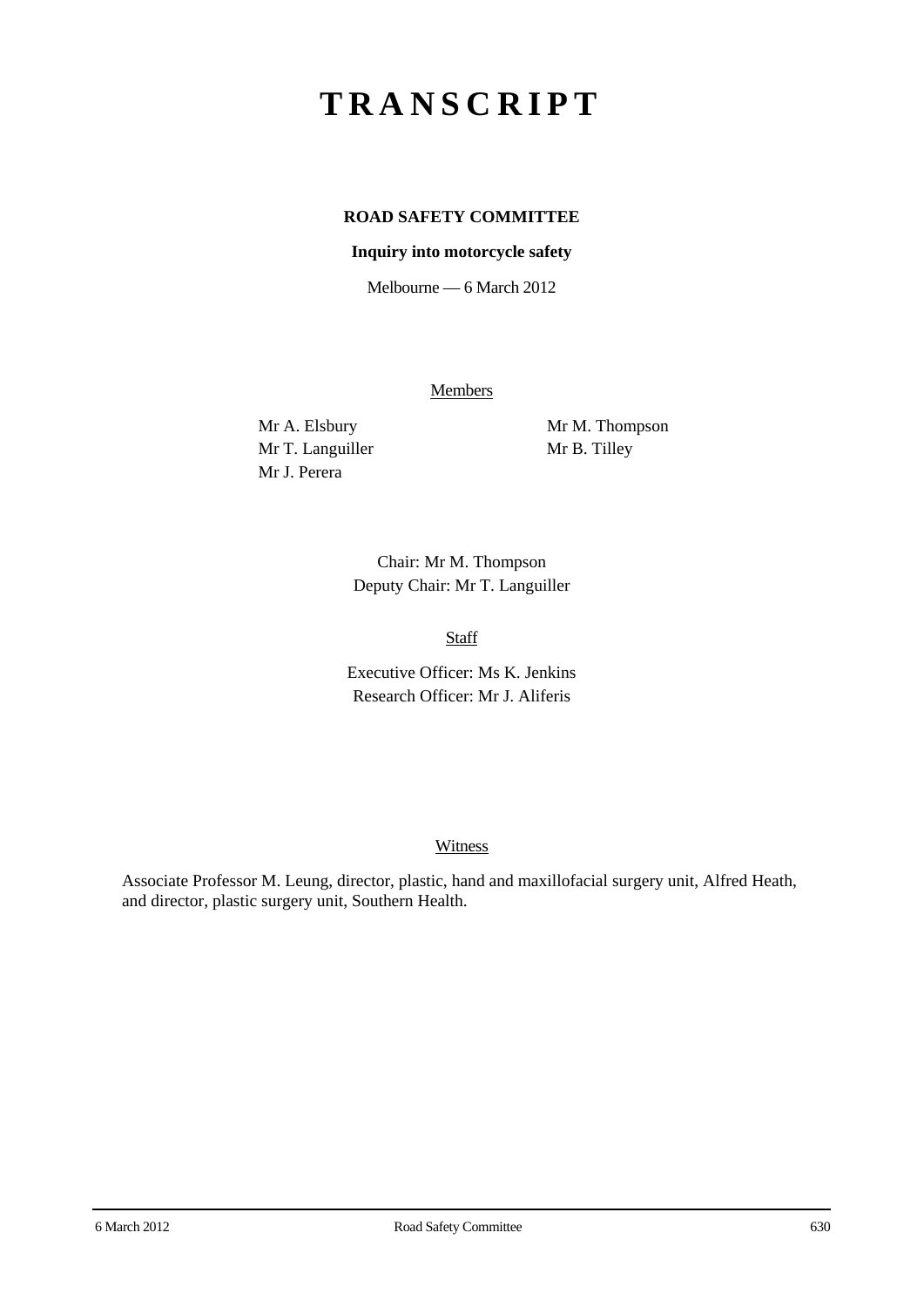**The CHAIR** — Associate Professor Leung, welcome to the public hearings for the Road Safety Committee's inquiry into motorcycle safety. We have received 74 written submissions since the release of the terms of reference and inviting submissions. The purpose of the hearings is to obtain evidence from selected witnesses covering the terms of reference. Hansard will be recording today's proceedings, and we will provide a proof version of the transcript to witnesses so any typographical errors can be corrected, following which they should be returned to the committee. We can take evidence in camera as well, which means it will not form part of the public record. But what you say here now, unless you indicate otherwise, will form part of the public record. But we can go in camera should you wish it.

I ask observers to respect the rights of witnesses and the responsibilities of the committee by keeping noise and movement to a minimum. I also ask everyone to ensure their mobile phones are switched off or on mute. As I indicated, you also have the benefit of parliamentary privilege for what you say during the proceedings. Before commencing, it would be helpful if you could introduce yourself to the committee for the benefit of Hansard. Could you also provide an address to which the transcript can be forwarded, which might be the Alfred hospital. Thank you, and we invite you to contribute. We will be asking some interactive questions, and I understand you have a presentation as well.

**Assoc. Prof. LEUNG** — Yes, thank you. Thank you, Chair, for inviting me to come. Michael Leung is my name. I am currently the director of plastic surgery at the Alfred hospital. I am also the director of plastic surgery at Southern Health, so that really incorporates most of the hospitals south of the Yarra. I am also the chief examiner for plastic surgery for the Royal Australasian College of Surgeons. I have been in plastic surgery, mainly in the trauma field, for over 20 years now. The patients we deal with are mostly involved in car accidents and work injuries.

I have prepared one presentation, basically just to inform the committee about the pattern of injuries that we see for patients who are involved in motorbike accidents. I am happy to give you a copy for the record, but you can see some of the patients full-face, and they will have to be protected if this goes onto the public record.

**The CHAIR** — Not to go into the public arena. Yes, we note that.

**Assoc. Prof. LEUNG** — Yes, just to protect their faces and so on.

**The CHAIR** — Yes, thank you.

**Assoc. Prof. LEUNG** — Would you like me to proceed?

**The CHAIR** — Yes, we are going to adjust the lights.

#### **Overheads shown.**

**Assoc. Prof. LEUNG** — I just want to say that some of the photographs are quite graphic, so they might upset some.

The injuries we see really cover the whole body and facial injuries, basically soft tissue injuries and fractures to the upper limbs. The brachial plexus is the plexus of nerves that come up from the spinal cord and they control the movement of the whole of the upper limbs. When a motorcyclist falls off their bike they have traction injuries to the neck and they pull the neck that way and the nerves actually pull off from the spinal cord. When they sustain these injuries they lose the use of their arms completely, and that includes movement and sensation. Obviously the fractures to the limbs and degloving means the tissue is pulled off from the bone because when they fall to the road the traction injury and the friction injury pull the tissue off. They are not cuts; they are just pulled off. When you pull the tissue off, the injury to the soft tissue is a lot worse than cutting. If there is cutting, you just join the thing up. When you pull, you damage the vessels and the nerves as well. So it is a lot worse than just a pure cutting injury — the degloving. The amputation applies to upper limbs as well, but upper limb amputation is a bit rarer. With the lower limb you can sustain the amputation because when they fall over, they can get run over by the vehicle that is involved in the car accident, and obviously there are the soft tissue injuries and the fractures as well. The rest at the top basically just goes through the pattern we see. These are all live pictures.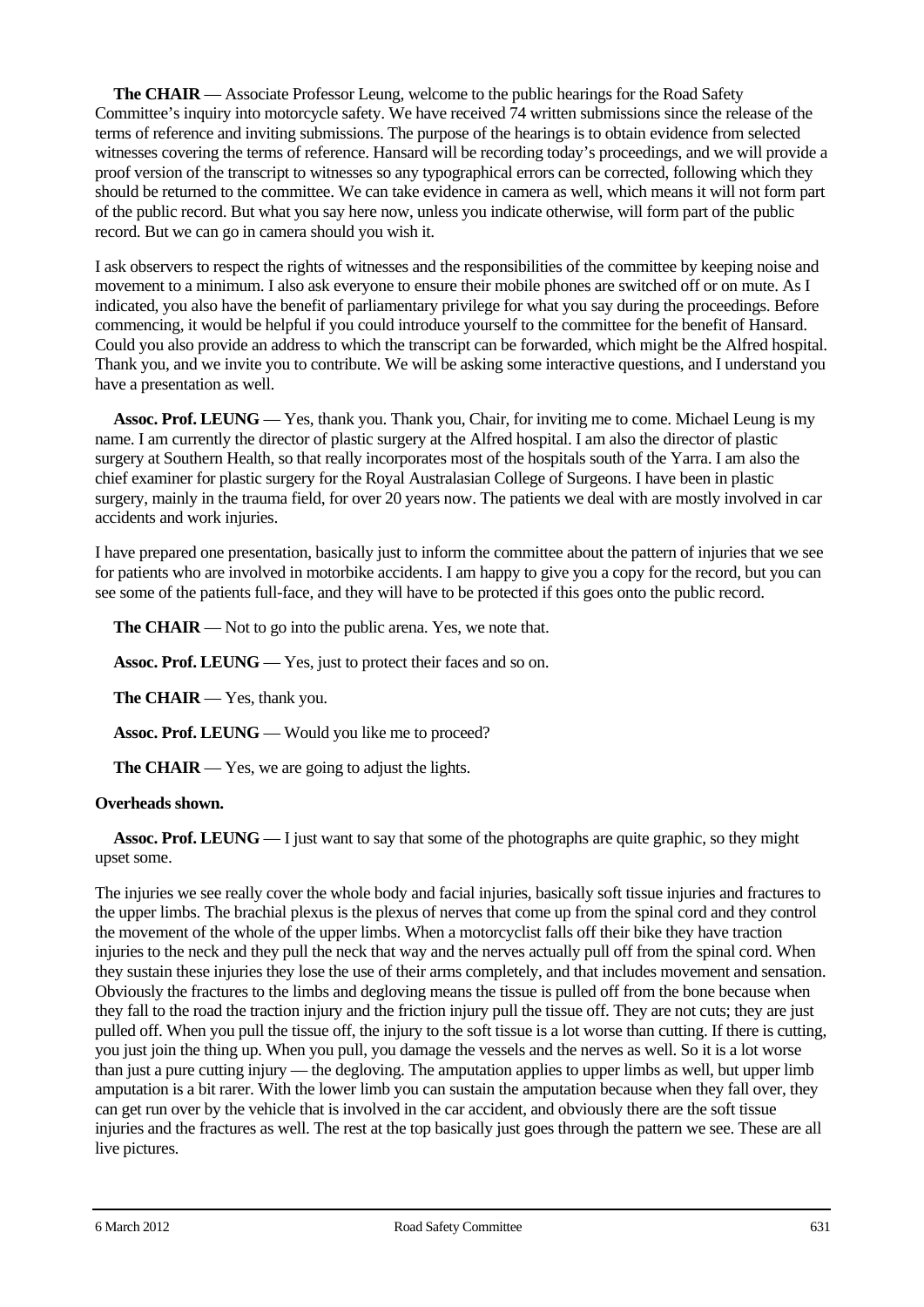First of all on the soft tissue, the history of this man is that he was riding a motorcycle and he ran into the back of a truck which had a piece of metal sticking out. He was not wearing a full helmet — not a full frontal one so his face ran into the pole. Apart from the soft tissue injuries — —

**The CHAIR** — Was it a horizontal tray out the back of the truck?

**Assoc. Prof. LEUNG** — I think it was actually a pipe coming out.

**The CHAIR** — A pipe.

**Assoc. Prof. LEUNG** — He has run straight onto it. Even though he had the helmet, there is a penetrating injury to the face there. There is the soft tissue injury that you see there and those are the fractures you get.

The treatment of this patient was primarily about the airway, because there would be a lot of bleeding from the fractures and also the soft tissue injury. Soft tissue bleeding can usually be controlled fairly well, but the bleeding from inside sometimes cannot be controlled. People can die from that sort of thing — just from the bleeding on the inside. The treatment for this sort of fracture is basically to reduce the fracture; it is to pull the fracture back immediately. And pulling the fracture back will stop the bleeding. If they cannot do it in the field, they have to put in a tube in to intubate the patient to protect the airway. Also, a significant number of these sorts of injuries will be associated with head injuries as well, so most of them are not isolated. With facial injuries a percentage have neck injuries and head injuries as well. That is just one part of it.

We cannot consider this sort of injury as being isolated; they could have limb injuries, trunk injuries, chest injuries and so on. Basically, I will limit my talk to what I see, but you have to consider injuries like these as a person, which will involve multiple systems as well. They rarely come as one system.

**The CHAIR** — Yes, thank you.

**Assoc. Prof. LEUNG** — And so, basically the first aid treatment is to stop the bleeding and when they come to the hospital the first thing is to exclude injuries to other systems like chest injuries and heart injuries — so not lifesaving. Then they come to theatre and we fix up the wound and try to reduce the fracture, but sometimes they might need multiple operations to do that. That is basically the end result we get after about three operations. They are not perfect; they have permanent scars. With those sorts of injuries sometimes they can lose their sight as well — their vision in the eye — but this person here was quite lucky, he did not. Apart from the permanent facial scarring he has, he has come out of this fairly well.

Sometimes you do not actually get soft tissue injury. When you hit on a blunt surface you just get fractures. It can be just a fracture without the soft tissue on top. Basically with this operation you can see all the plates we put in to fix the fractures. They usually recover quite well; the healing is usually quite good for face fractures so long as they are treated properly from the start.

More on upper limbs. A lot of them happen in young people. There is enormous soft tissue injury. This person fell over and the neck was pulled to the side and the arm went this way. When the arm goes this way, you actually pull out the nerve completely from the spinal cord. On our right side — on his left — you can see the contour of the shoulder. The muscle is all wasted. When you damage that plexus of nerves there, the muscle wastes away on the whole of the upper limb on the affected side and there is a loss of function and sensation as well.

**The CHAIR** — You used the term 'plexus of nerves'.

**Assoc. Prof. LEUNG** — The brachial plexus. Brachial means 'the arm'; the plexus is the plexus of nerves, and in the spinal cord level it is from what we call C5, C6, C7, C8 to T1. The five nerves join together to mix up and form different individual nerves to supply the shoulder, the upper limb and the forearm, and basically these types of patients come in completely paralysed in the upper arm. This patient actually had the accident in Tasmania. In Tasmania they do not have people who look after that sort of injury over there. The speciality is not there, so this type of patient is actually flown over to us for us to treat. This patient comes over every few months to be seen by us. He had chest injuries as well but as far as the limb is concerned he had all the operations done at the Alfred apart from the initial operations.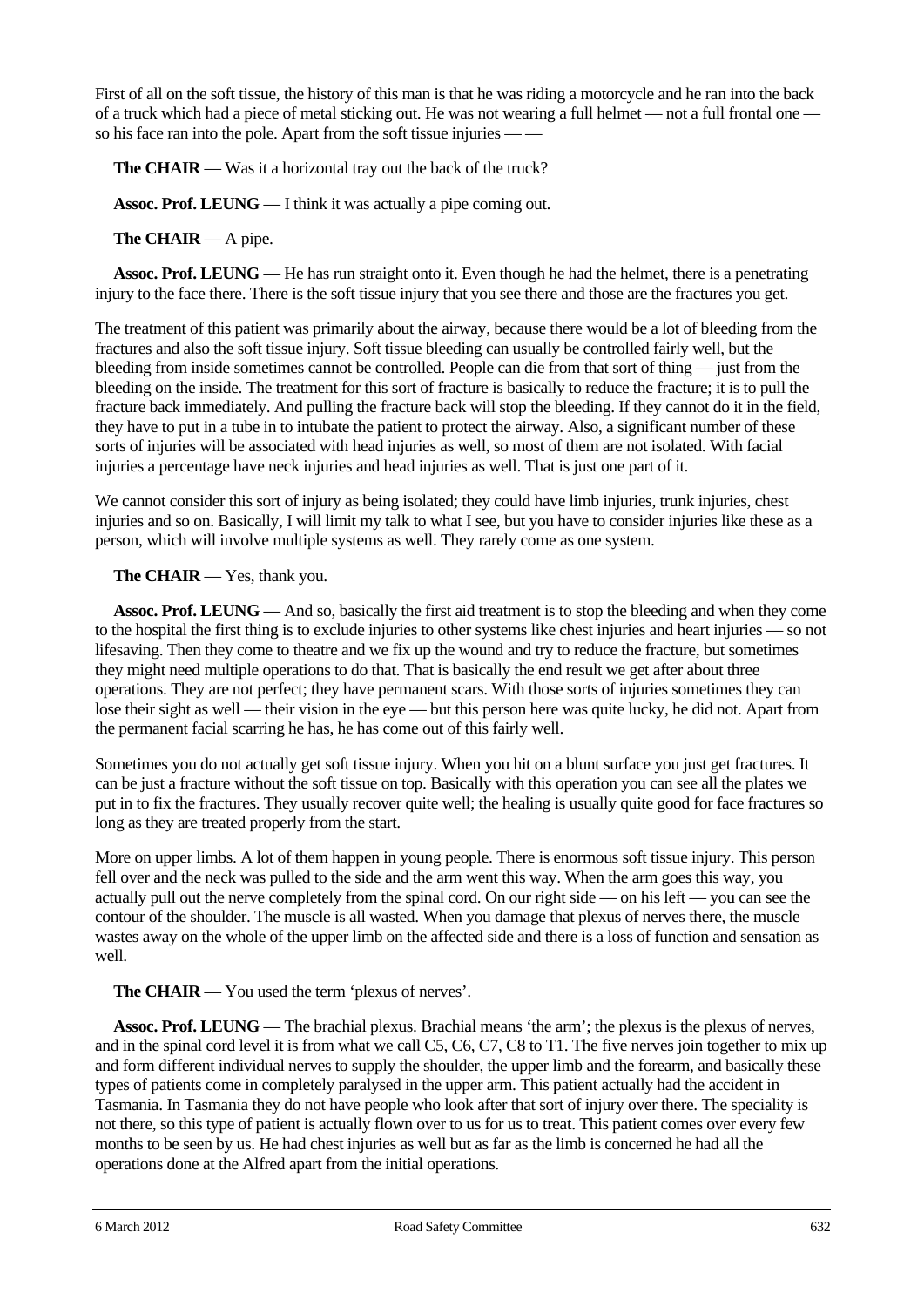The thing is when I first started doing this sort of thing 20 years ago the treatment for this was amputation because the arm was totally dead, there was no sensation or movement, and they cannot treat it. It is just a dead weight hanging on the shoulder, so for young guys like this that is what they would do — they would amputate the arm. Since then we have been doing a lot more operations and research, and nowadays the results are actually fairly predictable. We can usually get the shoulder stabilised. With about 80 per cent of patients we can get them to bend the elbow and with further surgery we can get about 30 per cent of them to use the hand as well. We have moved a long way in the last 20 years in terms of the treatment of this type of injury.

That is basically an intraoperative operation showing the plexus itself. When we say the plexus it means that it is sort of joined together and individual fibres form the nerve here that goes across here. That is basically the bicep muscle that we see, and the goal is to supply the bicep muscle to flex the elbow. We can do a lot of nerve operations, and with this type of patient we tend to do it after he is stabilised, and within about six weeks or so we start to reconstruct them because for nerve injuries the earlier you reconstruct them the better the results you get. As far as the elbow fraction is concerned we can predictably, as I said, get about 80 per cent of the nerves back. But the hand is a lot worse because there is a much longer way for the nerve to grow down.

For this type of patient, as one of the primary inventors of this type of operation said, a little means a lot. If they cannot move their arm completely, even just to move their arm up means a lot. Even if they keep their arms, for a young person the body image is very important. But now we can actually get some functions back, and a lot of them can be quite useful because even though you cannot pick up phones or things, you can use that for support for the other arm. They are worthwhile things to do.

Sometimes when the nerve operation does not work because, as I say, there is a significant percentage of operations that do not work, we transfer some muscles from the arm. That is actually a muscle from the thigh, what we call the gracilis, which is the muscle that people who ride horses use to grip their horses. We transfer that muscle up to the arm to recreate the muscles there, and that allows the flexing movement. That is what is called part 1 of the Rambo operation because it was a big operation, and Rambo part 2 is supposed to put another muscle from the other thigh on the forearm for the hand movements. So there are a lot of big operations that we can do and the results now are a lot more predictable than they used to be about 10 years ago. On the whole, because they are young patients and because the consequence of not having an arm is so great, the operation is still worthwhile to do even though it is a big operation.

This man is a motorcyclist too. He has been a patient of mine for some years now and he told me about the way the accident happened. He was not riding fast at all but he ran into a four-wheel-drive with a rear-vision mirror with a bar coming out and the rear-vision mirror sitting on the side there. The car went in front and his arm actually went into that bar. The main thing he emphasised to me is that he wears a lot of protective clothing. He wears a full-blown helmet and the armour and things like that, so despite the severe injury to his arm he has no other injuries apart from that arm, but because the arm actually goes through that crossbar there it fractured the arm, ripped the tissue off and caused brachial plexus injury as well. This is how I first saw him. The orthopaedic surgeon has fixed the bone. That is the bar on top there. That is what we call the external fixature where we put some pins in to stabilise the bone because it is too dirty to put a plate inside the bone.

We managed to get the forearm healed completely. However, he is the one who had the brachial plexus injury as well, and, for a man of his age, the chance that doing the operation would make it worse is a lot less. After a lot of discussion he decided to have an amputation of that arm. An amputation is not a simple procedure because you want to have a stable stump and you want to have the same-sized stump as well. Despite the fact that it does not look good, we managed to put all the sensate skin up so he can actually feel it.

Nowadays the new thing is to put a titanium implant into that bone so that he can have an electric arm and also nerve control. It is way down the track at this stage but we are starting to do that now. In fact the Alfred is the only hospital in this country that can do that in terms of putting the titanium implant into the bone so that the prosthesis joins to that implant. The implication of that is that down the track we can dissect the nerve out when they first come in, and with electrodes coming out through that implant can supply individual bits. So that is down the track but there is a lot of research going on and currently the team at the Alfred is the only team that is accredited from Sweden to do that operation here in Australia. It is an operation that has not even been done in the United States yet, basically only in Europe and in this country.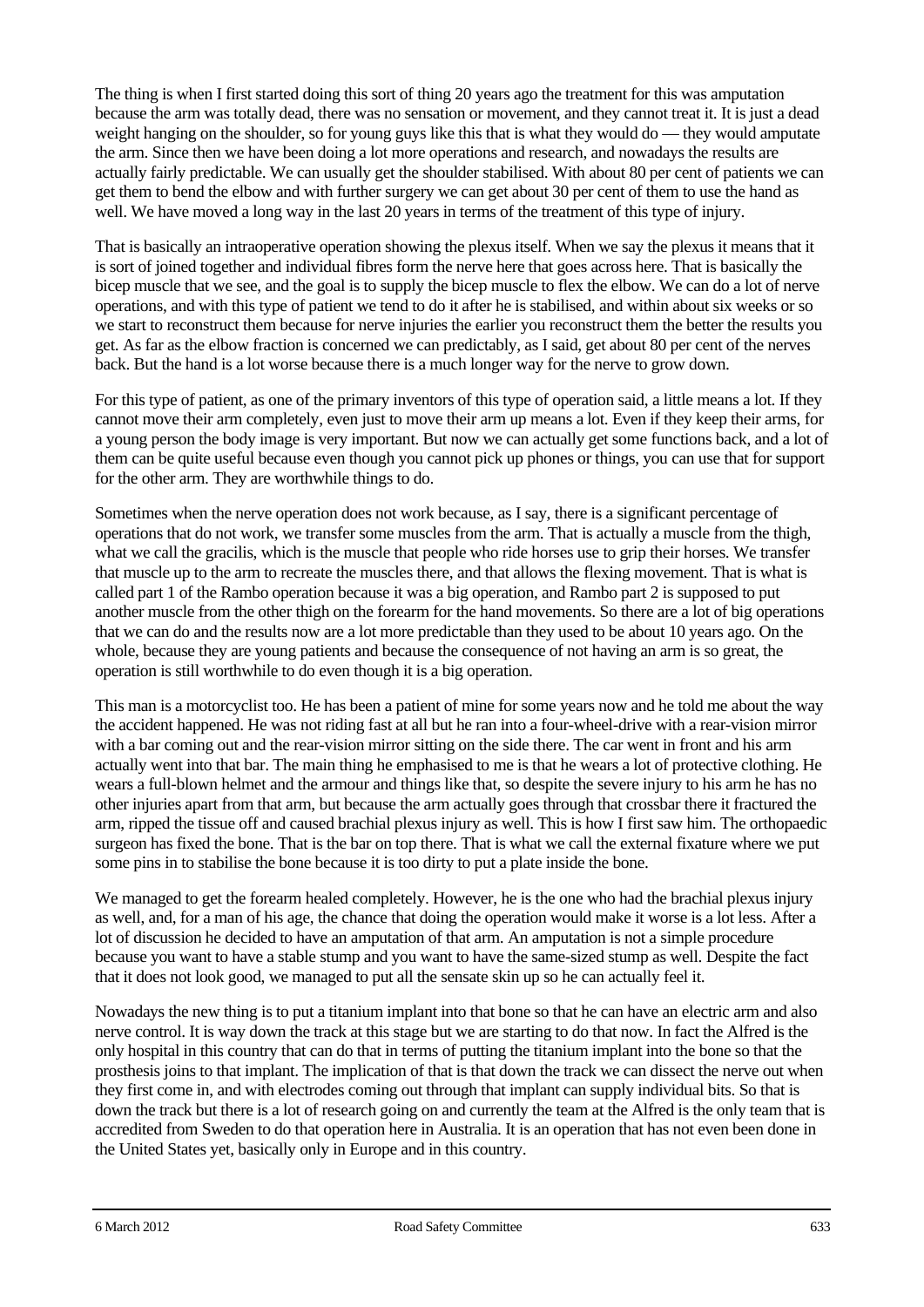This is an arm there. If we move down there, as I said, it is a degloving injury. Sometimes if people do not wear gloves and they fall over, the hand just grinds on to the road, so tissue is just ground off. It is not cut; it is just destroyed. This is a young lady with a hand like that. Even though it is like that because the injury is mostly on the back they still work hard to save it because most of the sensation on the front can still be used for support, and it is better than a prosthesis. She underwent about three operations or so. They never look good; we put the muscles in there to cover it up. It is functional, it is working but it does not look good at all.

Sometimes the soft tissue injury might not be that bad but sometimes they can have a lot of bone injury. In this man the soft tissue injury is not bad but the bone injury is a lot worse — he actually lost most of the bone in the forearm. This is the X-ray of the pictures; you can see that the bones inside are in bits. The orthopaedic surgeon just cannot stabilise it. So we transferred the fibula, which is the bone from the leg, up to the arm to reconstruct one of the arm bones. This is the bone itself, the fibula from the leg, together with the skin and the blood vessels that supplied it, and we joined it up to the arm using microsurgery. This operation would normally take about 8 hours or so.

**Mr LANGUILLER** — Doctor, if I may interrupt: would you know which one of your patients was wearing protective gear and on what parts of the body?

**Assoc. Prof. LEUNG** — The girl has — the last patient — but the man with the amputation came especially to talk to me about what sort of gear he wears, and he wears a full-face helmet.

**Mr LANGUILLER** — What about the one that lost most of his bone in the elbow?

**Assoc. Prof. LEUNG** — No.

**Mr LANGUILLER** — He was not?

**Assoc. Prof. LEUNG** — No. There is another patient, which I show down the track there, who wore everything, so she had minimal other injuries except that fracture in the foot there.

The bottom line from what I see from all these patients is: the more you wear, the better in terms of protection. A full-frontal helmet is better than just a side one without a frontal one. That is my impression.

The skin in this slide is from the leg, transferred up there with the bone inside, so we used the bone to replace a bone in the forearm. This slide shows the bone we put there.

In terms of the lower limb, obviously you can get amputations. We see a few of those — the bad ones that come in. There is nothing you can do in terms of putting the foot back.

**The CHAIR** — That was an on-road amputation?

**Assoc. Prof. LEUNG** — On-road amputation, yes. Even then, amputation does not mean that you do not do anything sometimes. A lot of the time they have got grown over in the middle section and the foot is still good. Sometimes we take the skin in the foot and join it up to the leg there, because for patients like this below-knee amputation is very different from above. Below the knee is tonnes better in terms of these people being able to run, whereas above knee it is much harder to become active. For a young person we try ways and means to keep the amputation below the knee. Sometimes the injury can be quite near to the knee and they have enough length to support the prosthesis, so we put a lot of tissue there to build that up to convert it to below knee, the amputation.

This slide shows a similar type of injury — has not lost a leg, but there is a lot of soft tissue and bony injury. Obviously because of the road injury it is quite dirty and you cannot put the internal plate on that straightaway, so you have got to put the rings on the outside to stabilise the leg first. The injuries of that patient are not short term. It is not just to fix it. It is long term — a lot of these patients are still coming back after 10 and 15 years. Eventually some of them will end up having an amputation, despite the fact that you can save that leg.

This slide shows a degloving injury — the tissue just got pulled off completely.

This is a lady I am still treating. She is a lady who wears a lot of protective gear, so all she ended up with is the fracture, and inside the soft tissue injury is not bad. But still, the fracture inside there is so bad. As you can see,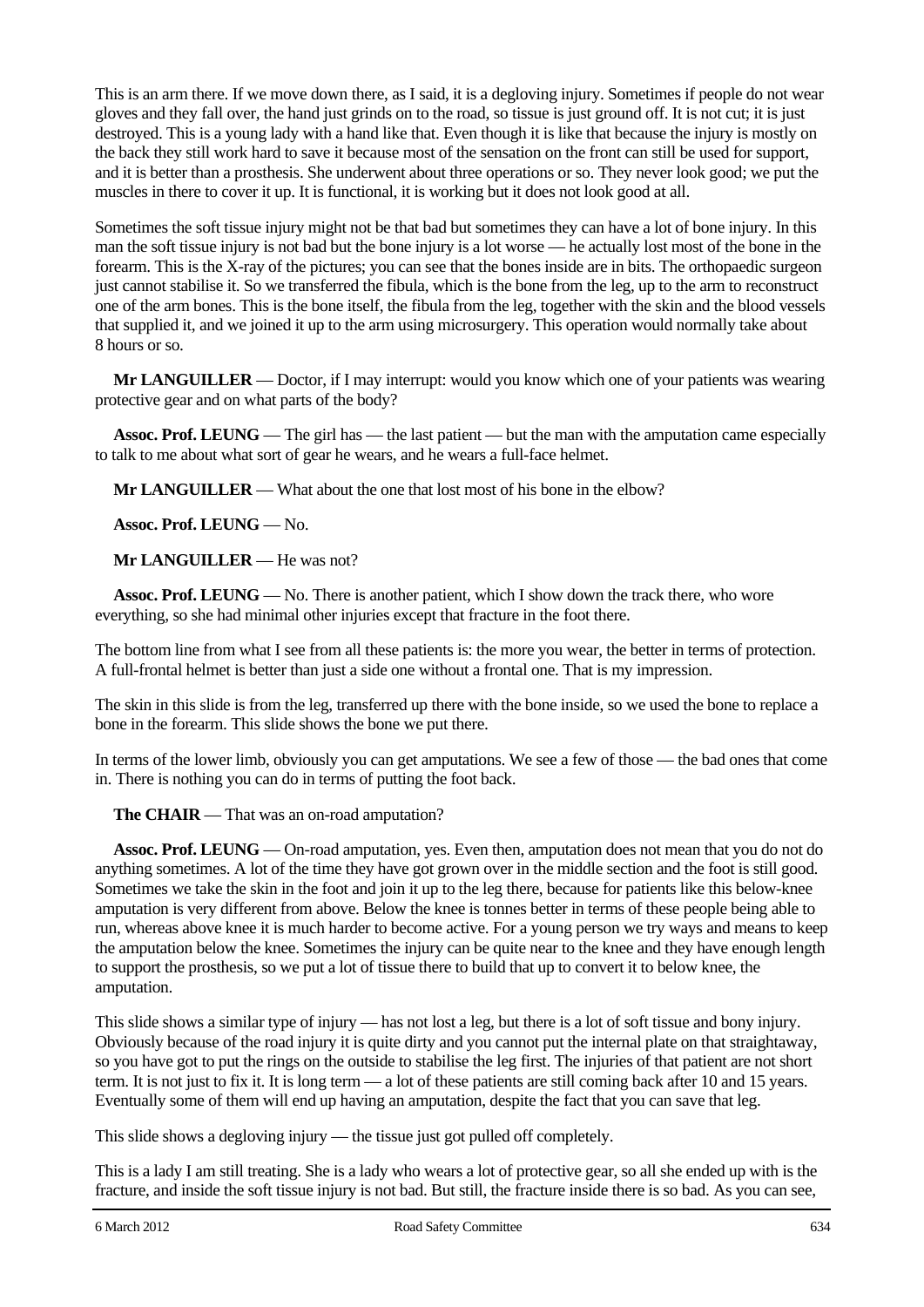there is no protective gear. She would have a lot more and she would not lose that leg. At least she has got the leg. She is a young lady, and we bring that to transport the bone — to move the bone down.

As far as I understand it, protective gear is very important, as is the full-frontal helmet. The more you wear, the better.

This slide shows the man who had the amputation. He has actually gone back to riding his bike. That is how they feel about their riding. This is a picture they took recently and gave to me. He is riding a bike using one hand only.

That is the end of my presentation, Chair.

**The CHAIR** — Thank you very much for your insight and the medical work that you have undertaken on behalf of many people who have been severely injured on Australian roads.

**Assoc. Prof. LEUNG** — Thank you.

**The CHAIR** — In light of your medical experience and forefront treatment, do you have any comments additional to the ones you have made about the value of protective clothing? At the moment in Victoria it is only compulsory to wear a helmet — that is the only device — and even there a full-face helmet is not a legal requirement. Do you have any commentary there regarding protective clothing?

**Assoc. Prof. LEUNG** — From the patients I treat, I think a full-frontal helmet is a lot better than just the side helmet — from the patients who we see in terms of the frontal injury, the facial injuries they get, and in terms of the rest of the body, gloves. You see people who are riding their bike on the road wearing shorts and sandals. That really is not on, to me. It does not have to be a high-speed injury. Even a low-speed injury — if they fell over — combined with the speed of the vehicle that was involved and the speed they go — can be quite catastrophic. To ride a motorbike with no protection should not be allowed on our roads, really.

**The CHAIR** — In broad terms, would you have treated 25 motorcycle injuries in your career or 100 injuries?

**Assoc. Prof. LEUNG** — It would be more. Currently we have four severe injury patients at the Alfred just this week. I would say about easily 25 a year, so over 20 years it would be more than 500-plus at the two hospitals in Southern Health. Most of the severe injuries would come to the Alfred, so I think most of the severe injuries would be treated at the Alfred. Over the years I would have treated more than 500.

**The CHAIR** — We saw the person who went back to riding after having had the amputation. Do you have an awareness of the reaction of people who have been injured in terms of their injury and desire to resume riding?

**Assoc. Prof. LEUNG** — He is one of the rare ones. Most people who sustain severe injuries like this do not go back to riding, and some of them cannot even walk. The one I showed you is very rare. Obviously it varies from one patient to another, but this guy has a very positive attitude. He decided on the amputation first off because he wanted to get on with life, but a lot of the patients we see do not do that, because it is not just a physical injury. We are dealing with the psychological injury and the impact on the families as well. You have to take that into account in the consideration. You cannot just look at the injury on its own. The implications for the family and the subsequent life the patient leads need to be looked at as well, apart from the injury sustained at the time.

**Mr LANGUILLER** — Going back to neck injuries, I saw in a Spanish program — I have mentioned this to my parliamentary colleagues — a helmet with a safety mechanism the same as we would have in cars, an airbag type. It holds the neck totally straight. It expands onto the back very quickly so the neck or the head is not able to do that movement. Would that be of any use? What do you think? How many injuries are there in terms of people literally breaking their necks, if I may use plain English?

**Assoc. Prof. LEUNG** — I am not qualified enough to answer that question, because my colleague who is coming tomorrow to present her experience — she is a spinal surgeon. She would be a more suitable person to answer that question. From the patients I see, I think that is probably a good idea, but whether it is feasible to legislate it to be put on everyone -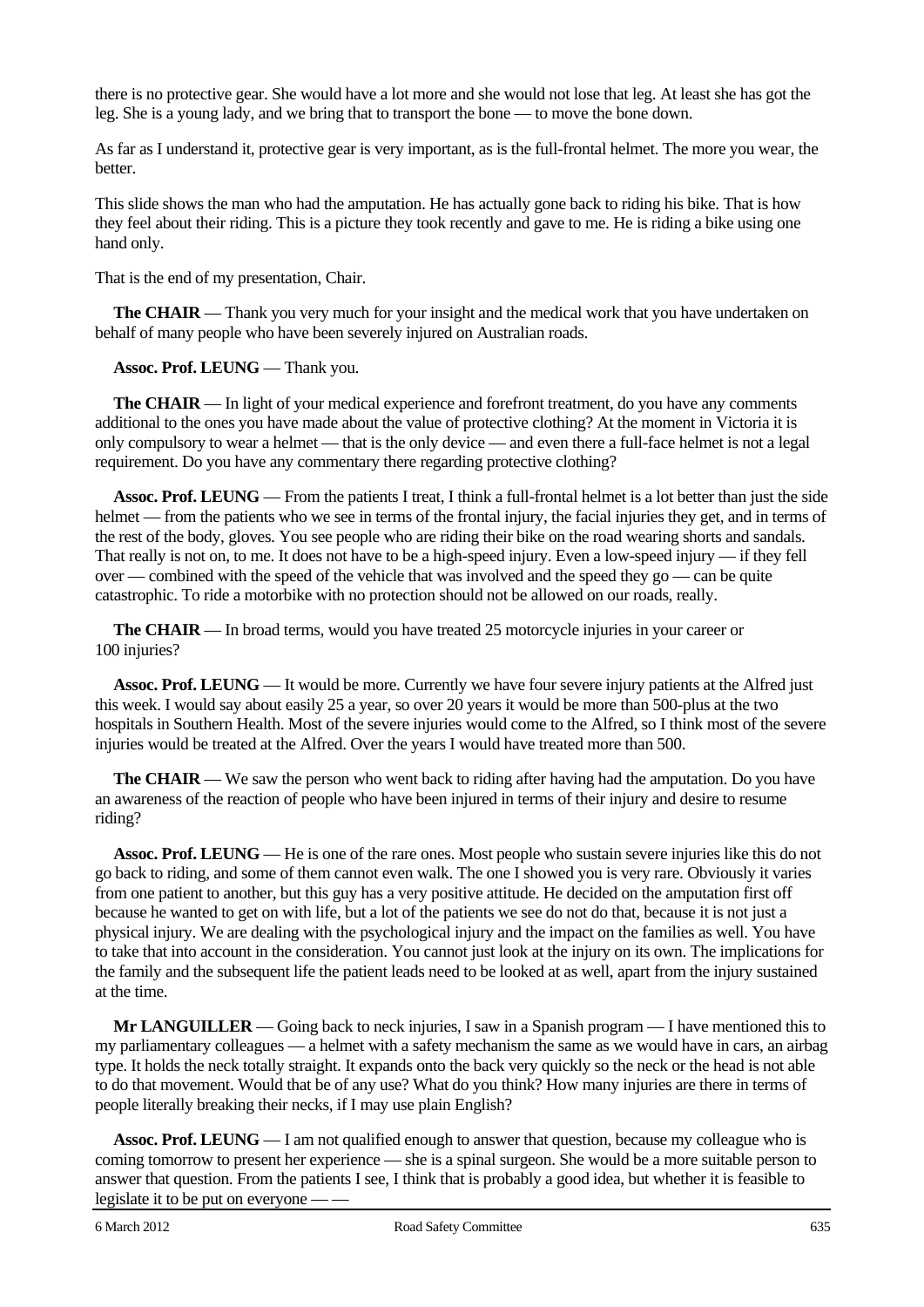My impression is it probably does help. From what I see from motor vehicle accidents over the years, 20 years ago when seatbelts were not compulsory, the injury pattern that we saw was a lot worse. For facial injuries, the head goes through the windscreen and all that sort of thing. It is a lot worse. When restraining devices and seatbelts came in with airbags and so on, we saw a lot less of those injuries. The extension of that — to what you said — is that it probably would help, because there is some restraining and some protection around the area, and the motorcyclists basically have not got any protection around them, and that is why protective gear would help them to protect themselves somewhat. The more there is, the better, but how feasible it is I cannot answer.

### **Mr LANGUILLER** — Thank you.

**The CHAIR** — Do you have any general suggestions of what might reduce the level of motorcycle trauma in the community? Is it a matter that among your colleagues you have reflected upon? Do you have any insights?

**Assoc. Prof. LEUNG** — First of all, if possible to stop people riding motorbikes while wearing sandals and no protective gear. That really is not on. A full-frontal helmet is better than a simple helmet. The more protective gear you wear, the better. Again, that is up to the individual, but certainly not riding a motorbike with shorts and sandals and no helmet. Even a simple helmet is not good enough.

**The CHAIR** — You mentioned sandals. In the pictures we have seen arm injuries, head injuries and a lower leg injury. Is there a particular range of injuries you are aware of through riding with sandals?

**Assoc. Prof. LEUNG** — Mostly it would be lower limb when you wear sandals. The foot usually gets mangled because there is a lot of soft tissue loss as well. It is sort of worse than what you see there. The last patient I showed, if she had not worn proper boots and so on she would have lost that foot.

**The CHAIR** — Have you had a chance to look at the terms of reference of the inquiry at all?

**Assoc. Prof. LEUNG** — No, I sort of read through them.

**The CHAIR** — Do you have any other suggestions regarding training? We have covered protective gear to a certain degree. You have advanced a view in relation to protective gear that people should not ride with just sandals or in shorts. That could mean a protective boot. There are Kevlar pants which are a heavy-duty trouser, so to speak, that is resistant to being cut upon immediate impact with a surface. There are obviously jackets and there are back brackets in jackets as well that can provide some spinal support. Have you any comment on the range of clothing that it might be desirable to mandate, balancing the freedom of the rider with the types of cases you are required to deal with?

**Assoc. Prof. LEUNG** — No, not really. I do not know much about the things you mentioned, but I talk to riders and they say the expensive ones are a lot better. I do not know how expensive they are. There are some good ones and some bad ones in the market and the rider that I showed here got most of his stuff from overseas and he said it is a lot better. I really cannot comment too much on that.

**The CHAIR** — Have people commented on the fact at any stage that they were wearing protective gear but it did not withstand the degree of impact, where it was shredded?

**Assoc. Prof. LEUNG** — It is not uncommon to hear that if they had not worn protective gear their injuries would have been a lot worse. Even had they worn it they would still have had a lot of injuries, but if they had not worn it their injuries would have been would be miles worse than what they have. I do not think protective gear would stop them from having injuries, but it would minimise the injury; that is all.

**The CHAIR** — I might help you go through some of the terms of reference now. Are there any trends you have become aware of, vis-a-vis off-road patients coming to the hospital?

**Assoc. Prof. LEUNG** — Not in terms of motorcyclists. I have seen the trend for motor car drivers because of the changes that have been put in place over the last 20 years or so, but as far as motorcyclists are concerned I really do not see any changes. This might be the start of it.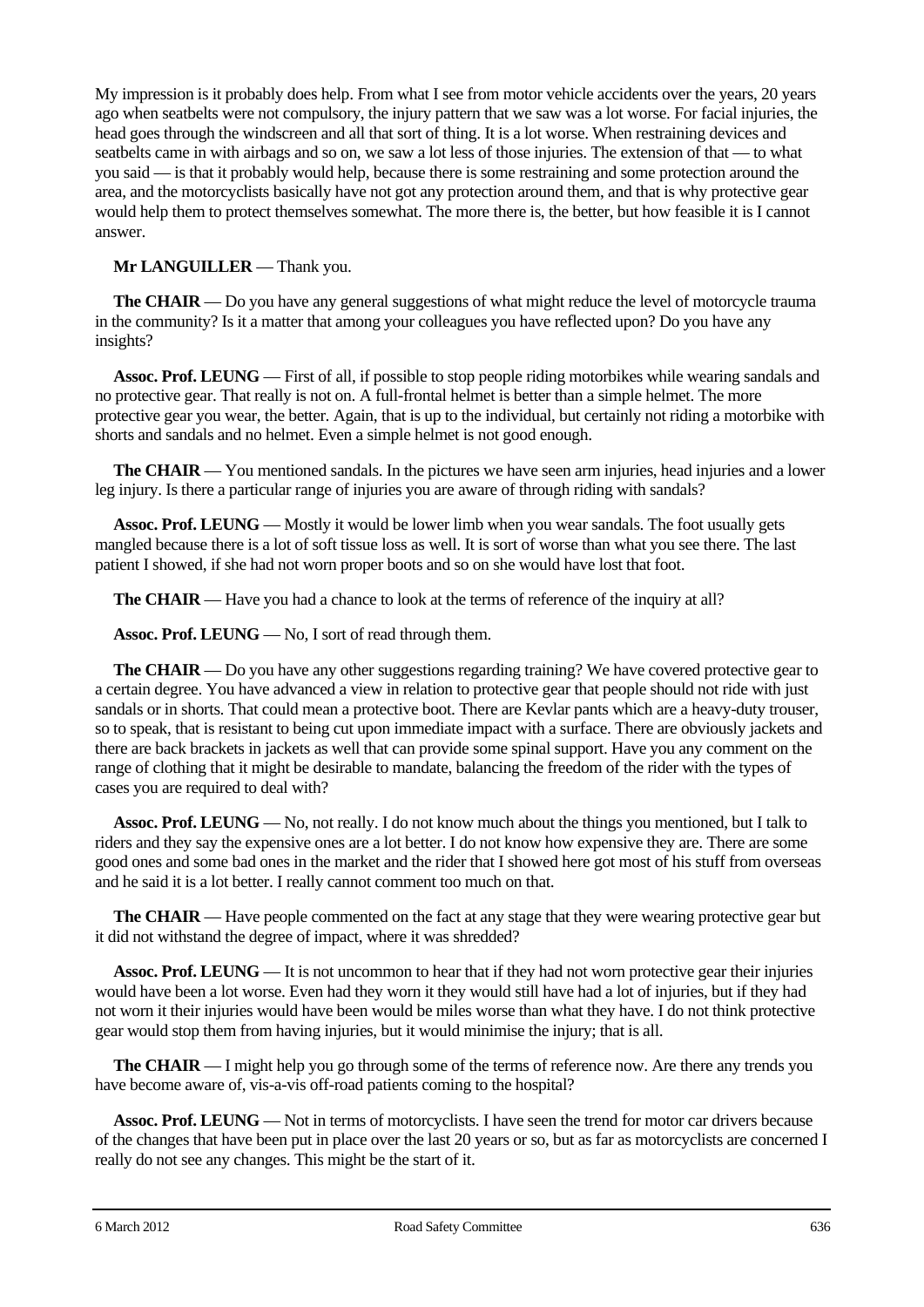**The CHAIR** — With the changing face of motorcycling are you aware of any other patterns that might come before you?

**Assoc. Prof. LEUNG** — No, not really.

**The CHAIR** — There is an issue regarding drugs, alcohol, travelling at inappropriate speeds, use of protective clothing and fatigue. Are there any generalisations or conclusions you might draw from people who have presented to you in terms of the nature of accidents?

**Assoc. Prof. LEUNG** — Certainly most of the riders are in the younger age group and not infrequently they are involved in speed. As far as drugs and alcohol are concerned, my impression is that they are not that common. Speed is the main thing for them.

**The CHAIR** — Going down to term of reference (g), are you aware of any countermeasures applied in other jurisdictions that might improve safety outcomes from a surgical perspective?

**Assoc. Prof. LEUNG** — No, I am not aware of any.

**The CHAIR** — What toll do you, broadly in terms of the profession, feel from this type of road trauma. I will put it another way: what toll does motorcycle trauma visit on the professional carers — the magnitude of trauma that comes through the emergency department?

**Assoc. Prof. LEUNG** — By toll do you mean the amount of work we have to put in?

**The CHAIR** — We can categorise that in a number of different ways. More immediately, the cost to the community in terms of the personal trauma, and then in a wider sense the cost to the community through the hospital — the volume of work and the cost to the community.

**Assoc. Prof. LEUNG** — Initially what we see are the types of injuries that come in, the cost involved in looking after them, also the impact on the family and the patient. But I do not think we have been looking into the impact on that person. They might not be able to work for the rest of their life and there is the impact on the family and the subsequent operations that person may have. I do not think there has been any long-term study into the impact of that on their way of life and the cost to society. I do not think that has been done. But certainly there is a lot of impact that we do not know about. It is not just the injury itself.

**The CHAIR** — We had evidence given to us by the head of the trauma unit at the Alfred earlier. He showed a fellow in his 50s who was on his way down to Phillip Island on a Friday afternoon and 4 hours later was in the Alfred hospital with paraplegia, if I recall correctly. His whole life had been changed in a matter of minutes. Is that an issue on which you have an allied role in dealing with family members and individuals?

**Assoc. Prof. LEUNG** — Yes. A lot of these injuries would lead to the family breaking up. It is not uncommon to see that at all. Also, with the severe injuries we get, very few of them would go back to work, so there is an impact on society from that aspect and obviously on the rest of their family as well. It does change things; the accident and injuries change their lives.

**The CHAIR** — I think that is probably a review of the terms of reference that might be roughly applicable to your arena of observation. Our task as a parliamentary committee is to take on board evidence from stakeholder groups — from the motorcycle manufacturers, from the police who are law enforcers, from those who are training, from the manufacturers of the safety equipment for motorcycles — and balance the competing aspirations at one level for good law enforcement and at another level for those people who like to go for a weekend ride; and also balancing the different stakeholder perspectives in aggregate terms to produce recommendations which might, if adopted by the government, lead to a change in law. Are they any changes to the law which you as a citizen and someone who has an acute insight from the trauma side of the equation might regard as being a worthwhile initiative?

**Assoc. Prof. LEUNG** — I think I would legislate that people should not be allowed to ride a motorcycle without appropriate protective gear and should wear shoes. A full-frontal helmet would be good, if possible. I think that is about the limit. The rest of it is speed and education, that sort of thing; that goes without saying. In terms of the legislation, again it is not to wear shorts and sandals to ride a bike. Obviously there is the speed as well, but the police would be better people to speak about that.